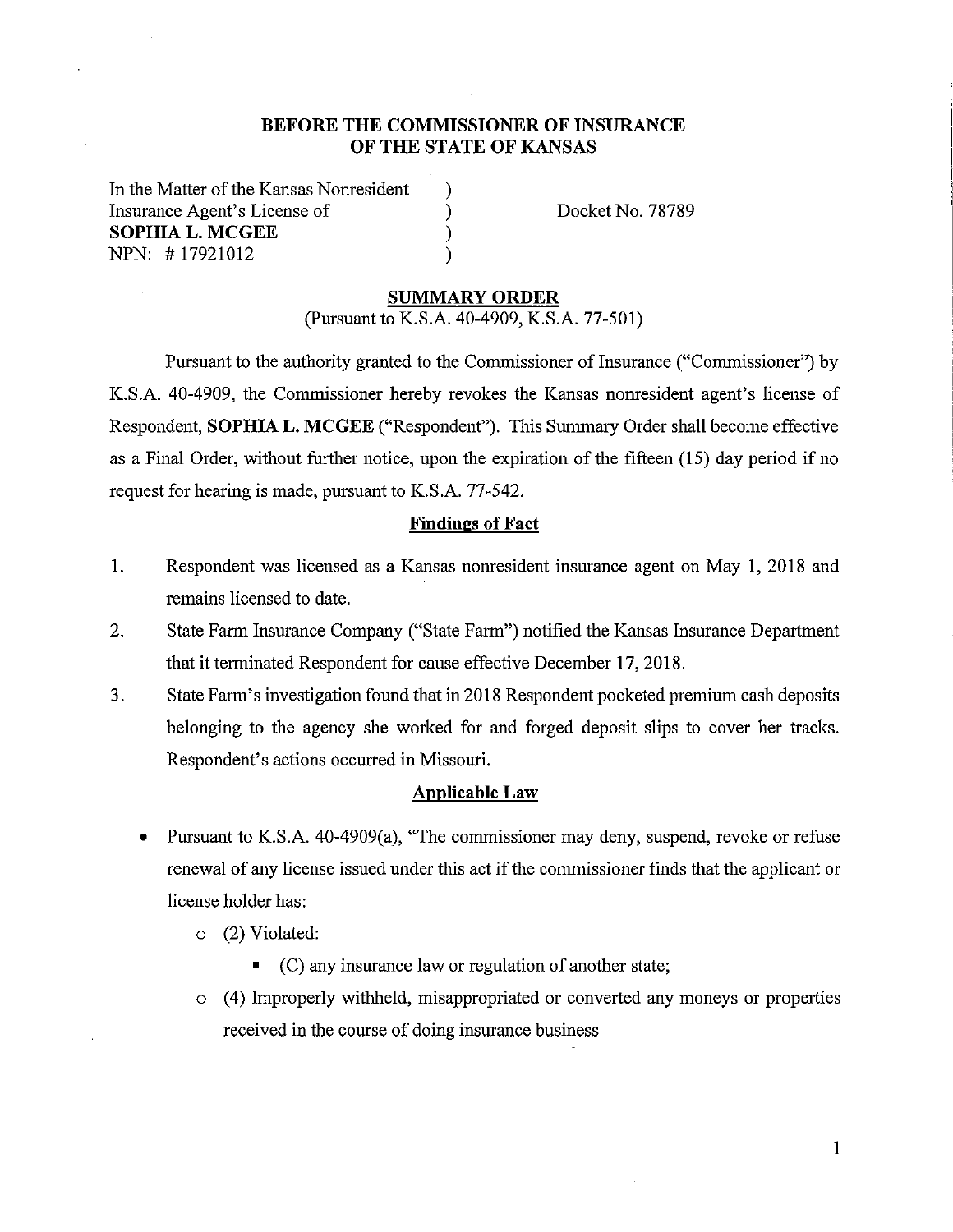- o (8) Used any fraudulent, coercive, or dishonest practice, or demonstrated any incompetence, untrustworthiness or financial irresponsibility in the conduct of business in this state or elsewhere." K.S.A. 40-4909(a)
- Pursuant to K.S.A. 40-4909(b), "The commissioner may suspend, revoke or refuse renewal of any license issued under this act if the commissioner finds that the interests of the insurer or the insurable interests of the public are not properly served under such license." K.S.A. 40-4909(b)

### **Policy Reasons**

- 1. It is in the public interest that the license of an agent who has misappropriated money received in the course of doing insurance business be revoked.
- 2. It is in the public interest that the license of an agent who used fraudulent or dishonest practices or demonstrated untrustworthiness or financial irresponsibility in the conduct of business in this state or elsewhere be revoked.

#### **Conclusions of Law**

- 1. The Commissioner has jurisdiction over **SOPHIA L. MCGEE** as well as the subject matter of this proceeding, and such proceeding is held in the public interest.
- 2. The Commissioner finds that Respondent's Kansas license may be revoked because **SOPHIA L. MCGEE** misappropriated money received in the course of doing insurance business.
- 3. The Commissioner finds that Respondent's Kansas license may be revoked because **SOPHIA L. MCGEE** used fraudulent or dishonest practices or demonstrated untrustworthiness or financial irresponsibility in the conduct of business in Missouri.
- 4. The Commissioner finds, pursuant to K.S.A. 40-4909(b ), that the interests of the public are not properly served under Respondent's license.
- 5. Accordingly, the Commissioner concludes that sufficient grounds exist for the revocation of the insurance agent's license of **SOPHIA L. MCGEE,** pursuant to K.S.A. 40-4909(a) and (b).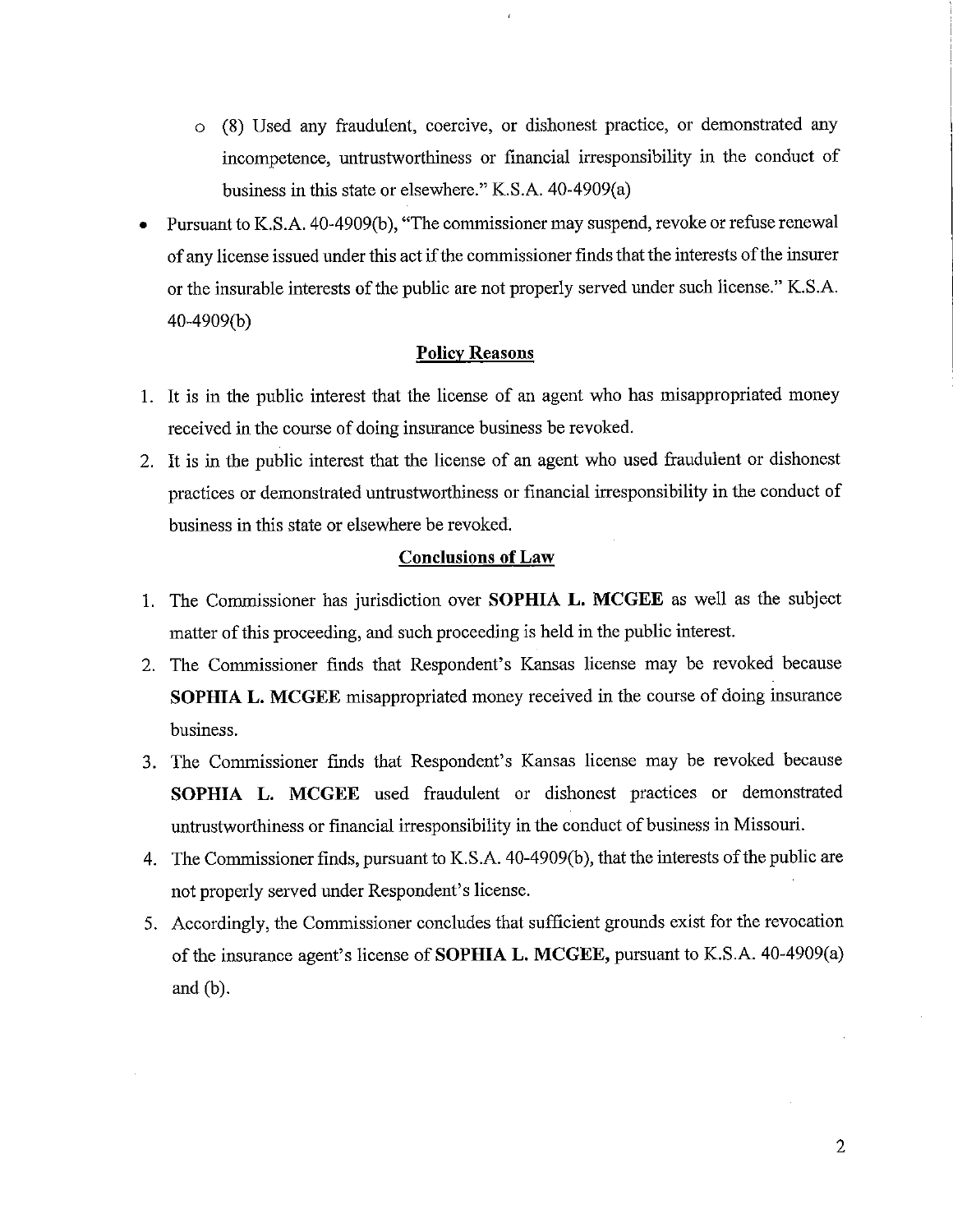# **IT IS THEREFORE ORDERED BY THE COMMISSIONER OF INSURANCE THAT:**

- 1. The Kansas Nomesident Insurance Agent's License of **SOPHIA L. MCGEE** is hereby **REVOKED** the effective date of this Order.
- 2. **IT IS FURTHER ORDERED** that **SOPHIA L. MCGEE** shall **CEASE** and **DESIST** from the sale, solicitation or negotiation of insurance and/or receiving compensation deriving from the sale, solicitation or negotiation of insurance conducted after the effective date of this Order.

# **IT IS SO ORDERED THIS**  $\frac{M}{2}$  **DAY OF**  $\frac{J_{\text{max}}}{M}$ **, 2019, IN THE CITY OF TOPEKA, COUNTY OF SHAWNEE, STATE OF KANSAS.**



Vicki Schmidt Commissioner of Insurance

BY:

stin L. McFarland General Counsel

## **NOTICE AND OPPORTUNITY FOR HEARING**

**SOPHIA L. MCGEE,** within fifteen (15) days of service of this Summary Order, may file with the Kansas Insurance Department a written request for hearing on this Summary Order, as provided by K.S.A. 77-542. In the event a hearing is requested, such request should be directed to:

> Justin L. McFarland, General Counsel Kansas Insurance Department 420 S.W.  $9<sup>th</sup>$  Street Topeka, Kansas 66612